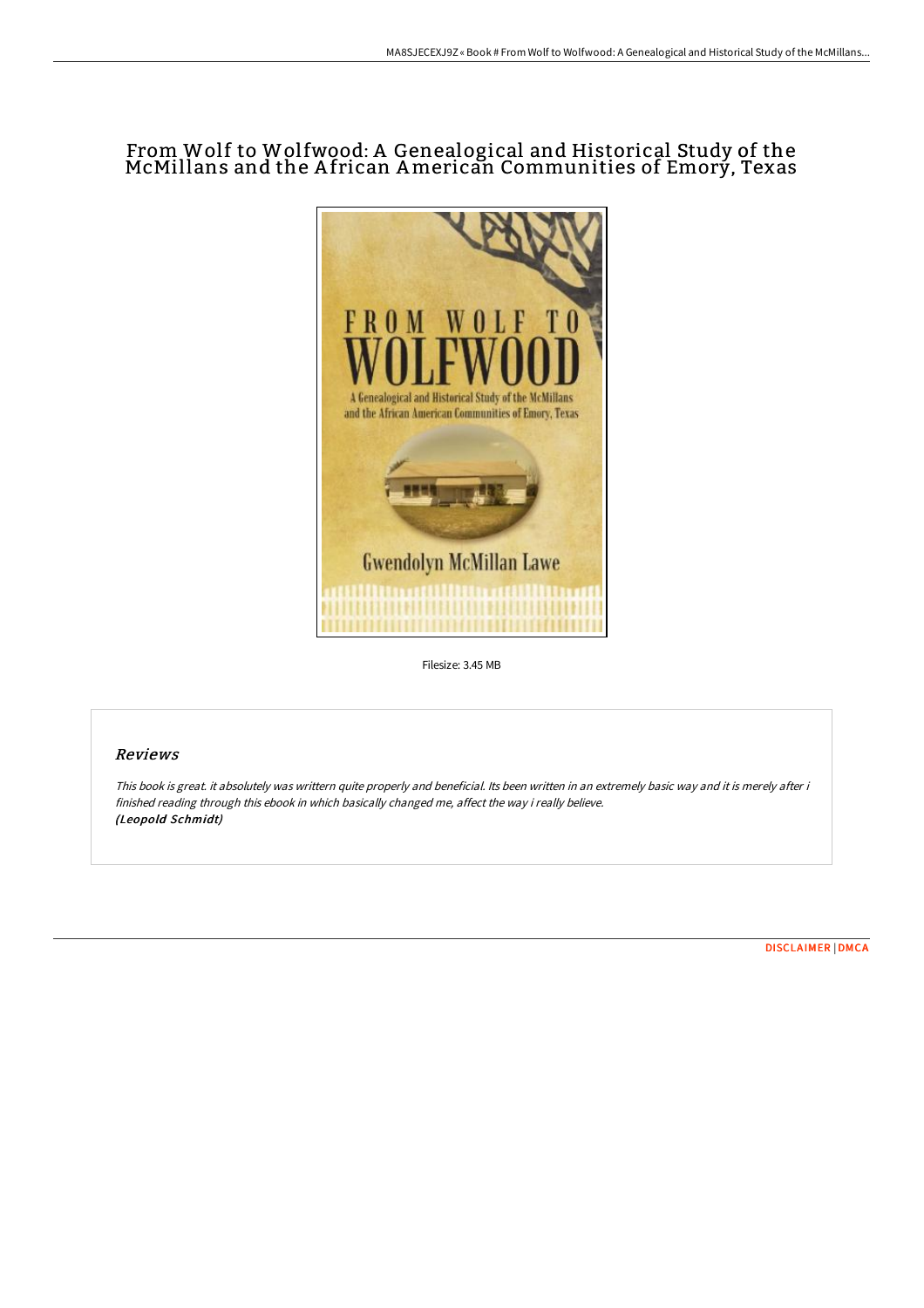## FROM WOLF TO WOLFWOOD: A GENEALOGICAL AND HISTORICAL STUDY OF THE MCMILLANS AND THE AFRICAN AMERICAN COMMUNITIES OF EMORY, TEXAS



To read From Wolf to Wolfwood: A Genealogical and Historical Study of the McMillans and the African American Communities of Emory, Texas eBook, make sure you click the hyperlink below and save the document or get access to other information which might be related to FROM WOLF TO WOLFWOOD: A GENEALOGICAL AND HISTORICAL STUDY OF THE MCMILLANS AND THE AFRICAN AMERICAN COMMUNITIES OF EMORY, TEXAS ebook.

AUTHORHOUSE, United States, 2011. Paperback. Book Condition: New. 229 x 152 mm. Language: English . Brand New Book \*\*\*\*\* Print on Demand \*\*\*\*\*.Gwendolyn McMillan Lawe was born in Emory, Texas, (in the Wolf Community ) the only daughter of A.C. and Modis McMillan. She attended Sand Flat School (in Emory, Texas), St. Paul High School (in Hunt County), and graduated from Rains High School (in Emory). Among the first of Sand Flat (a Rosenwald school) students to graduate from Rains High School (the county s only white high school), she graduated third in her class. Her favorite teacher, Mrs.Audie Shiflet, taught her shorthand. Because of Mrs. Shiflet, she pursued a career in teaching-majoring in business and teaching shorthand and typing. From Rains High School, Gwendolyn attended and graduated from Henderson County Junior College and East Texas State University where she received a Bachelor s Degree and a Master s Degree. Following in the footsteps of her father, Gwendolyn McMillan Lawe became a teacher in the Dallas Independent School District at Hillcrest High School. She later transferred to Thomas Jefferson High School, where she is today. Being a teacher is paramount in the writer s professional career; however, she co-founded and served as director of College Bound Tours. She conducted workshops and tours to Historically Black Colleges and Universities (HBCUs) for young people interested in attending college (1989-2003). She also co-founded the A.C. McMillan African American Museum where she serves as the director. Her volunteer work with several organizations is extensive. In 2003, she received a fellowship to study at the prestigious Smithsonian Institution in Washington, D.C. While at the Smithsonian, in her spare time she researched her family s history and the history of African American educators in her hometown. Her assignment at the Smithsonian was to research the United...

 $\blacksquare$ Read From Wolf to Wolfwood: A [Genealogical](http://digilib.live/from-wolf-to-wolfwood-a-genealogical-and-histori.html) and Historical Study of the McMillans and the African American Communities of Emory, Texas Online

Download PDF From Wolf to Wolfwood: A [Genealogical](http://digilib.live/from-wolf-to-wolfwood-a-genealogical-and-histori.html) and Historical Study of the McMillans and the African American Communities of Emory, Texas